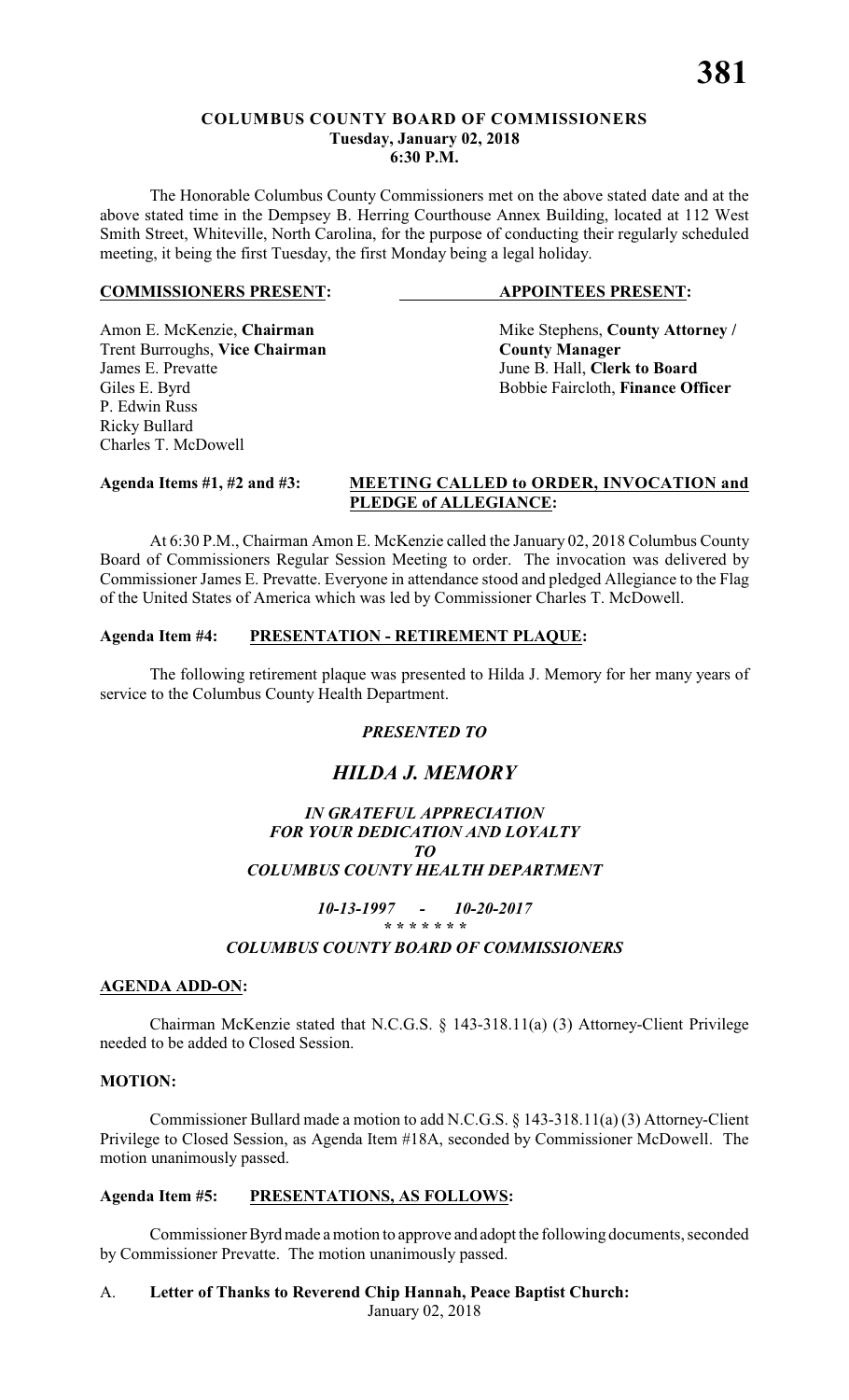Reverend Chip Hannah Peace Baptist Church 653 Love Mill Road Whiteville, North Carolina 28472

# **IN RE:** *Letter of Thanks*

Dear Reverend Hannah:

Please allow this letter to serve as a **Letter of Thanks** to Peace Baptist Church for sponsoring the Whiteville Christmas Parade on December 03, 2017.

It is very rewarding to know that there are citizens in Columbus County that will carry on the long-standing traditions that we have become accustomed to.

It was evident that you invested a lot of time and effort in the planning of the parade due to the very positive feedback we have received.

We sincerely thank you for all the time, efforts and thoughtfulness you so generously gave in making this parade a success and keeping the tradition ongoing.

#### Sincerely, **COLUMBUS COUNTY BOARD of COMMISSIONERS**

/s/ *AMON E. McKENZIE***, Chairman /s/** *TRENT BURROUGHS***, Vice Chairman** /s/ *JAMES E. PREVATTE /s/ GILES E. BYRD*

**/s/** *P. EDWIN RUSS /s/RICKY BULLARD* **ATTESTED BY: /s/** *CHARLES T. McDOWELL* **/s/ JUNE B. HALL, Clerk to Board /s/ MICHAEL H. STEPHENS, County Manager / Attorney**

B. **Proclamation of Appreciation and Recognition to Lake Waccamaw Fire Department - Station Number 9:**

#### **PROCLAMATION of APPRECIATION and RECOGNITION to** *LAKE WACCAMAW FIRE DEPARTMENT - STATION NUMBER 9*

**WHEREAS,** within Columbus County, there are several fire and rescue units that render aid to the citizens in times of need and injury within the most prompt time within their power; **and**

**WHEREAS,** the *Lake Waccamaw Fire Station Number 9* was chartered many years ago and has been operating to render help since that time; **and**

**WHEREAS,** *Lake Waccamaw Fire Station Number 9* started working diligently to help anyone in need in a prompt time frame; **and**

**WHEREAS,** *Lake Waccamaw Fire Station Number 9* has dedicated members and answers multiple calls per year, and renders help to anyone in need, and in this process has saved many lives.

**NOW, THEREFORE, BE IT PROCLAIMED,** we, the Columbus County Board of Commissioners proudly presents this **Proclamation of Appreciation and Recognition** to *Lake Waccamaw Fire Station Number 9* for their diligent and endless hours of dedication in requesting the Fire Rating to be in line with Number 4 ultimately benefitting the citizens of Lake Waccamaw and Columbus County.

**APPROVED** and **ADOPTED** this the 2nd day of January, 2018.

# **COLUMBUS COUNTY BOARD OF COMMISSIONERS**<br>/s/ AMON E. McKENZIE Chairman /s/ TRENT BURROUGHS

**/s/** *JAMES E. PREVATTE* **/s/** *GILES E. BYRD* **/s/** *P. EDWIN RUSS /s/ RICKY BULLARD*

/s/ TRENT BURROUGHS Vice Chairman **ATTESTED BY:**

**/s/** *CHARLES T. McDOWELL* /s/ **JUNE B. HALL, Clerk to the Board** */s/ MICHAEL H. STEPHENS***, Manager / Attorney**

C. **Proclamation of Appreciation and Recognition to Lake Waccamaw Fire Chief Jerry**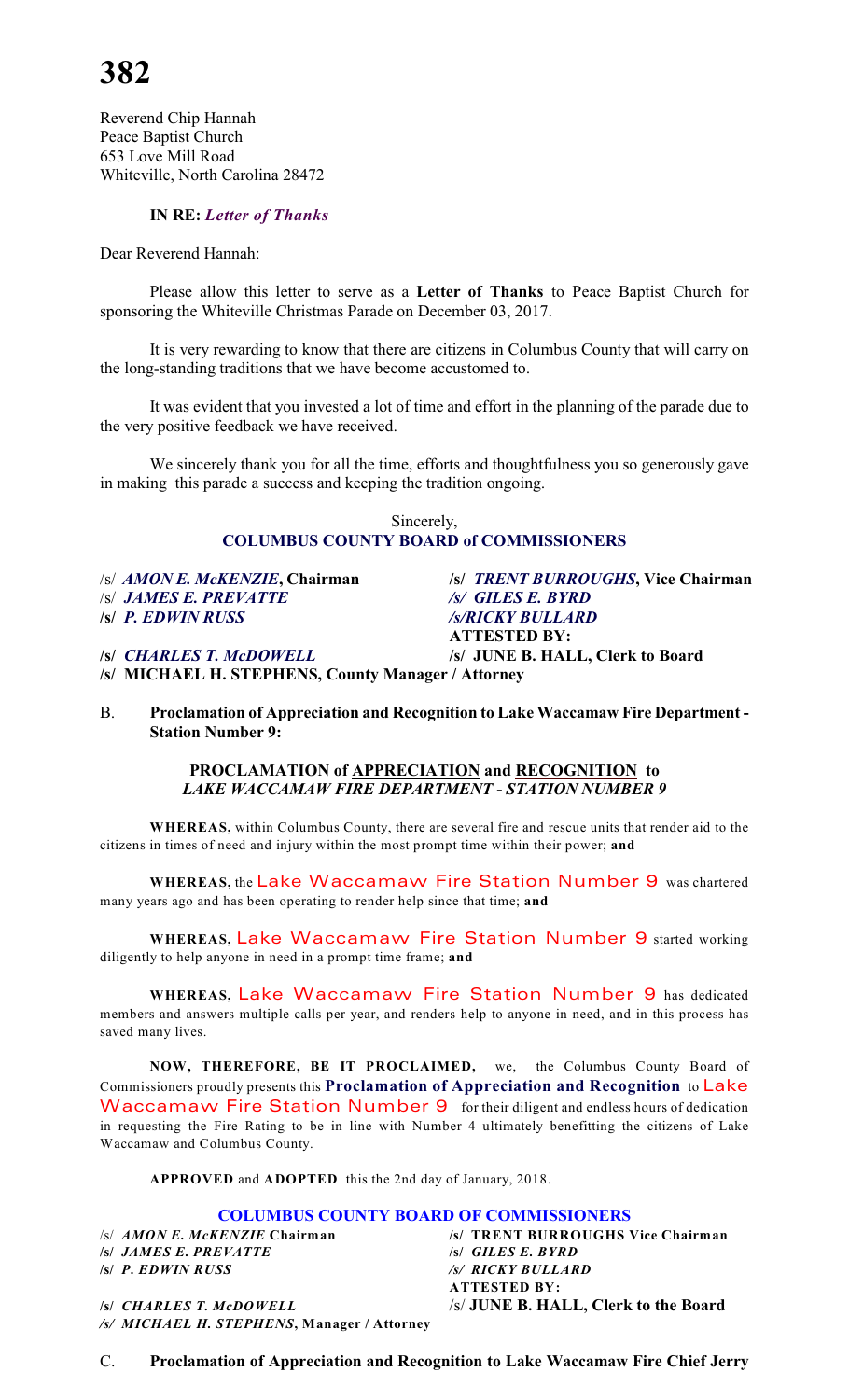**Gore:**

#### **PROCLAMATION of APPRECIATION and RECOGNITION to** *LAKE WACCAMAW FIRE CHIEF JERRY GORE*

**WHEREAS,** within Columbus County, there are several fire and rescue units that render aid to the citizens in times of need and injury within the most prompt time within the supervision and guidance of *Fire Chief Jerry Gore*; **and**

**WHEREAS,** the *Lake Waccamaw Fire Station Number 9* was chartered many years ago and has been operating to render help since that time; **and**

**WHEREAS,** *Lake Waccamaw Fire Station Number 9* started working diligently to help anyone in need in a prompt time frame; **and**

**WHEREAS,** *Lake Waccamaw Fire Station Number 9* has dedicated members and answers multiple calls per year, and renders help to anyone in need, and in this process has saved many lives.

**NOW, THEREFORE, BE IT PROCLAIMED,** we, the Columbus County Board of Commissioners proudly presents this Proclamation of Appreciation and Recognition to *Lake Waccamaw Fire Chief Jerry Gore* for his diligent and endless hours of dedication in requesting the Fire Rating to be in line with Number 4 ultimately benefitting the citizens of Lake Waccamaw and Columbus County.

**APPROVED** and **ADOPTED** this the 2nd day of January, 2018.

#### **COLUMBUS COUNTY BOARD OF COMMISSIONERS**

*/s/ JAMES E. PREVATTE /s/ P. EDWIN RUSS* 

*/s/ MICHAEL H. STEPHENS***, Manager / Attorney**

/s/ *AMON E. McKENZIE* **Chairman /s/ TRENT BURROUGHS Vice Chairman /s/** *P. EDWIN RUSS /s/ RICKY BULLARD* **ATTESTED BY: /s/** *CHARLES T. McDOWELL* /s/ **JUNE B. HALL, Clerk to the Board**

# D. **Proclamation of Appreciation and Recognition to Town of Lake Waccamaw:**

# **PROCLAMATION of APPRECIATION and RECOGNITION to** *TOWN of LAKE WACCAMAW*

**WHEREAS,** within Columbus County, there are several fire and rescue units that render aid to the citizens in times of need and injury within the most prompt time possible; **and**

**WHEREAS,** the *Town of Lake Waccamaw's Fire Station Number*

*9* was chartered many years ago and has been operating to render help since that time; **and**

**WHEREAS,** *Lake Waccamaw Fire Station Number 9* started working diligently to help anyone in need in a prompt time frame; **and**

**WHEREAS,** *Lake Waccamaw Fire Station Number 9* has dedicated members and answers multiple calls per year, and renders help to anyone in need, and in this process has saved many lives.

**NOW, THEREFORE, BE IT PROCLAIMED,** we, the Columbus County Board of Commissioners proudly presents this Proclamation of Appreciation and Recognition to the *Town of Lake Waccamaw* for the diligent and endless hours of dedication by the members of the *Lake Waccamaw Fire Station Number 9* in requesting the Fire Rating to be in line with Number 4, ultimately benefitting the citizens of Lake Waccamaw and Columbus County.

**APPROVED** and **ADOPTED** this the 2nd day of January, 2018.

**COLUMBUS COUNTY BOARD OF COMMISSIONERS** /s/ *AMON E. McKENZIE* **Chairman /s/ TRENT BURROUGHS Vice Chairman /s/** *JAMES E. PREVATTE* **/s/** *GILES E. BYRD* **/s/** *P. EDWIN RUSS /s/ RICKY BULLARD* **ATTESTED BY:**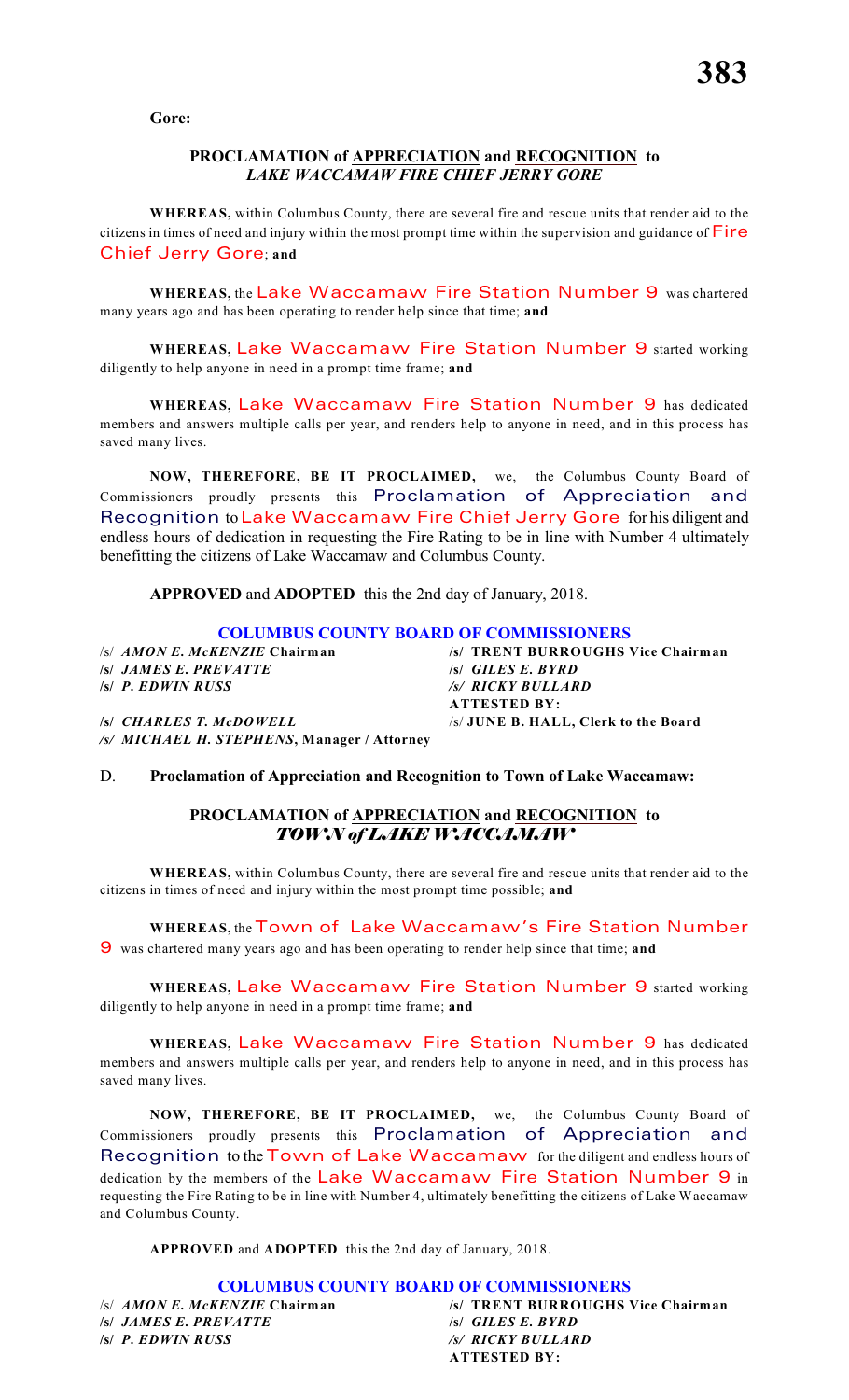**/s/** *CHARLES T. McDOWELL* /s/ **JUNE B. HALL, Clerk to the Board** */s/ MICHAEL H. STEPHENS***, Manager / Attorney**

### E. **Proclamation of Appreciation and Recognition to Columbus County Fire Marshall Shannon Blackman:**

# **PROCLAMATION of APPRECIATION and RECOGNITION to** *COLUMBUS COUNTY FIRE MARSHALL SHANNON BLACKMAN*

**WHEREAS,** within Columbus County, there are several fire and rescue units that render aid to the citizens in times of need and injury within the most prompt time possible; **and**

**WHEREAS,** Columbus County is blessed with a Fire Marshall, namely, Shannon Blackman, who is dutifully informed of the required rules and regulations that must be followed to keep the fire and rescue departments up-to-date on the information they need to know and follow; **and**

**WHEREAS,** *Fire Marshall Shannon Blackman* started working diligently to help anyone in need in a prompt time frame; **and**

**WHEREAS,** *Fire Marshall Shannon Blackman* has dedicated workers, and answers multiple calls per year, and renders help to anyone in need, and in this process has saved many lives.

**NOW, THEREFORE, BE IT PROCLAIMED,** we, the Columbus County Board of Commissioners proudly presents this Proclamation of Appreciation and Recognition to *Fire Marshall Shannon Blackman* for the diligent and endless hours of dedication in the process of requesting the Fire Rating to be in line with Number 4, ultimately benefitting the citizens of Lake Waccamaw and Columbus County.

**APPROVED** and **ADOPTED** this the 2nd day of January, 2018.

#### **COLUMBUS COUNTY BOARD OF COMMISSIONERS**

/s/ *AMON E. McKENZIE* **Chairman /s/ TRENT BURROUGHS Vice Chairman /s/** *JAMES E. PREVATTE* **/s/** *GILES E. BYRD* **/s/** *P. EDWIN RUSS /s/ RICKY BULLARD*

**ATTESTED BY: /s/** *CHARLES T. McDOWELL* /s/ **JUNE B. HALL, Clerk to the Board**

*/s/ MICHAEL H. STEPHENS***, Manager / Attorney**

**Agenda Item #6: BOARD MINUTES APPROVAL:**

Vice Chairman Burroughs made a motion to approve the December 04, 2017 Regular Session Board Meeting Minutes, with one (1) correction on Page 366, seconded by Commissioner Prevatte. The motion unanimously passed.

# **Agenda Item #7: PUBLIC INPUT:**

Chairman McKenzie opened the floor for Public Input. No Public Input was received either orally or written.

### **Agenda Item #8: ADMINISTRATION / LEGAL - ESTABLISH DATE AND TIME FOR PUBLIC HEARING:**

Michael H. Stephens, County Manager / Attorney, requested January 16, 2018, at 6:30 P.M., as the date and time for Public Hearing for Conveyance of former Georgia Pacific Property.

Commissioner Prevatte made a motion to establish January 16, 2018, at 6:30 P.M., as the date and time for Public Hearing for Conveyance of former Georgia Pacific Property, seconded by Vice Chairman Burroughs. The motion unanimously passed.

#### **Agenda Item #9: RESOLUTION - RESOLUTION REQUESTING FUNDING for the COLUMBUS COUNTY HISTORIC COURTHOUSE:**

Based on the requests made by Senator Danny Britt and Representative Brenden Jones, Michael H. Stephens, County Manager / Attorney, requested Board approval and adoption of the following Resolution Requesting Funding for the Columbus County Historic Courthouse.

# **RESOLUTION REQUESTING FUNDING for the**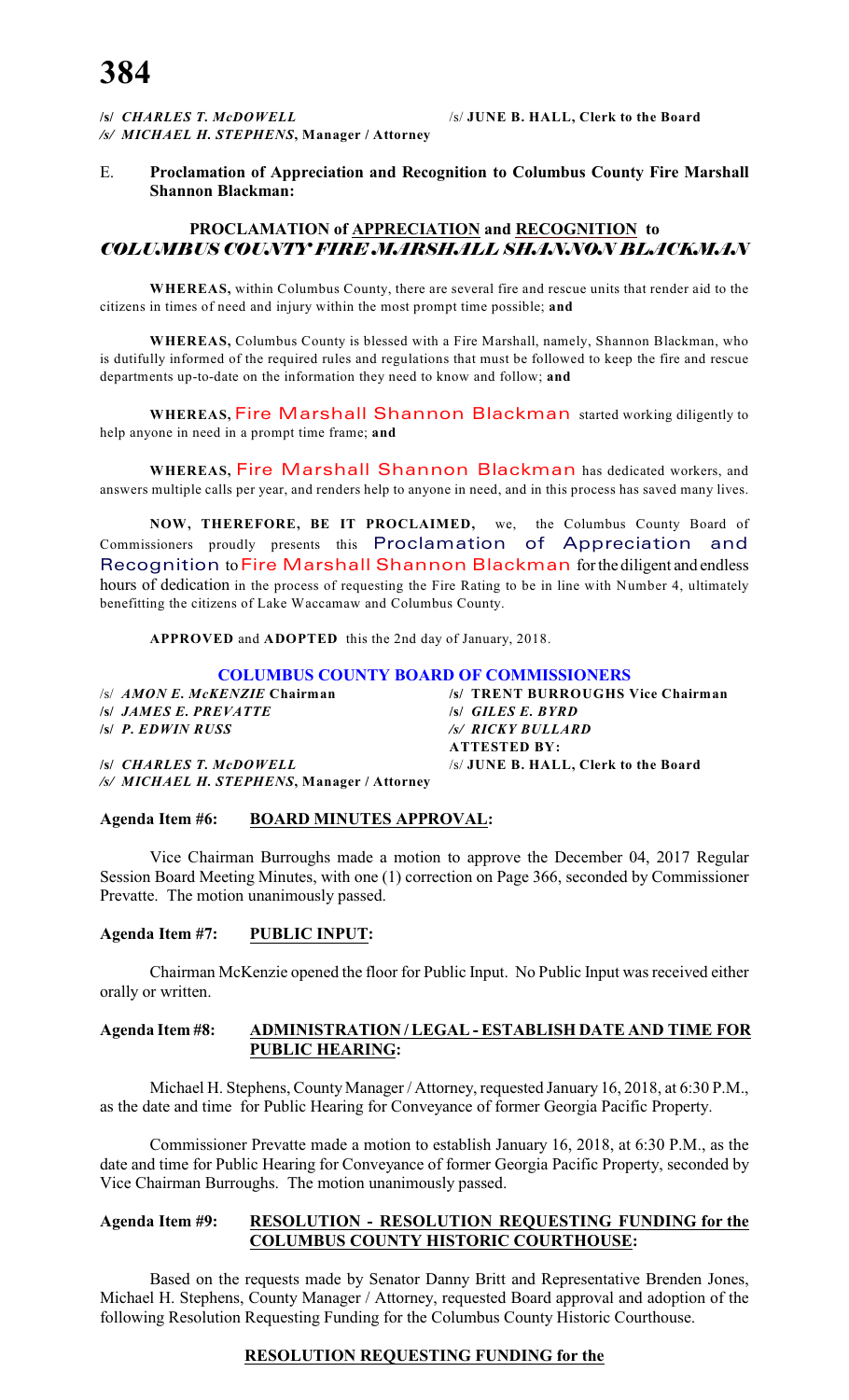# **COLUMBUS COUNTY HISTORIC COURTHOUSE**

**WHEREAS,** the Columbus County Historic Courthouse was completed in 1914 - 1915, and was utilized until 2015, and was added to the National Register of Historic Places in 1979; **and**

**WHEREAS,** due to the age of the building, and other pertinent factors, a new Columbus County Courthouse was constructed, and occupied in 2015; **and**

**WHEREAS,** the Columbus County Historic Courthouse is in need of preservation to keep the history of Columbus County alive; **and**

**WHEREAS,** the County is seeking funding to help restore the most impressive building in the County and restore its magnitude; **and**

**WHEREAS,** we have spoken to our local legislators and have requested their assistance in seeking the funding for the Columbus County Historic Courthouse.

**NOW, THEREFORE, BE IT RESOLVED** we, the Columbus County Board of Commissioners, request Senator DannyBritt and Representative Brenden Jones to seek any funding that may be available for the restoration of the Columbus County Historic Courthouse.

APPROVED and ADOPTED this the 2<sup>nd</sup> day of January, 2018.

# **COLUMBUS COUNTY BOARD OF COMMISSIONERS**

| /s/ TRENT BURROUGHS Vice Chairman           |
|---------------------------------------------|
| $\mathcal{S}$ GILES E. BYRD                 |
| /s/ RICKY BULLARD                           |
| <b>ATTESTED BY:</b>                         |
| /s/ JUNE B. HALL, Clerk to the Board        |
| /s/ MICHAEL H. STEPHENS, Manager / Attorney |
|                                             |

Commissioner Russ made a motion to approve and adopt the Resolution Requesting Funding for the Columbus County Historic Courthouse, seconded by Commissioner Byrd. The motion unanimously passed.

# **DISCUSSION:**

- 1. This resolution was taken care of at the December 04, 2017 Board Meeting by a directive by Commissioner Ricky Bullard; **and**
- 2. The Agenda item needs to be stricken off.

# **Agenda Item #10: SOIL and WATER CONSERVATION - DEPARTMENTAL UPDATE:**

Edward Davis, Soil and Water Conservation Director, delivered the following Departmental Update to the Board.

I have distributed the Columbus Soil and Water Conservation District Report from July 1, 2016 through June 30, 2017, containing the following information:

| <b>Money Received from County:</b>             |                      |           |
|------------------------------------------------|----------------------|-----------|
| Salaries and Benefits: (3 County Employees)    |                      | \$159,050 |
| Supplies and Materials:                        |                      | \$10,613  |
| <b>Total County Dollars Used:</b>              |                      | \$169,663 |
| <b>Reimbursements:</b>                         |                      |           |
| <b>State Technical Assistance:</b>             |                      | \$26,675  |
| State Grant:                                   |                      | \$3,600   |
| <b>Total Reimbursement to Columbus County:</b> | (Subtracted)         | \$30,275  |
| <b>Total Cost to Columbus County:</b>          | $$169,663 - $30,275$ | \$139,388 |

# **Benefits Received Back into Columbus County**

| <b>Cost Share Funds Allocated to Cost Share Plans</b> |        |           |
|-------------------------------------------------------|--------|-----------|
| <b>Environmental Quality Incentives Program</b>       | (EQIP) | \$229,874 |
| <b>Conservation Reserve Program</b>                   | (CRP)  | \$117,328 |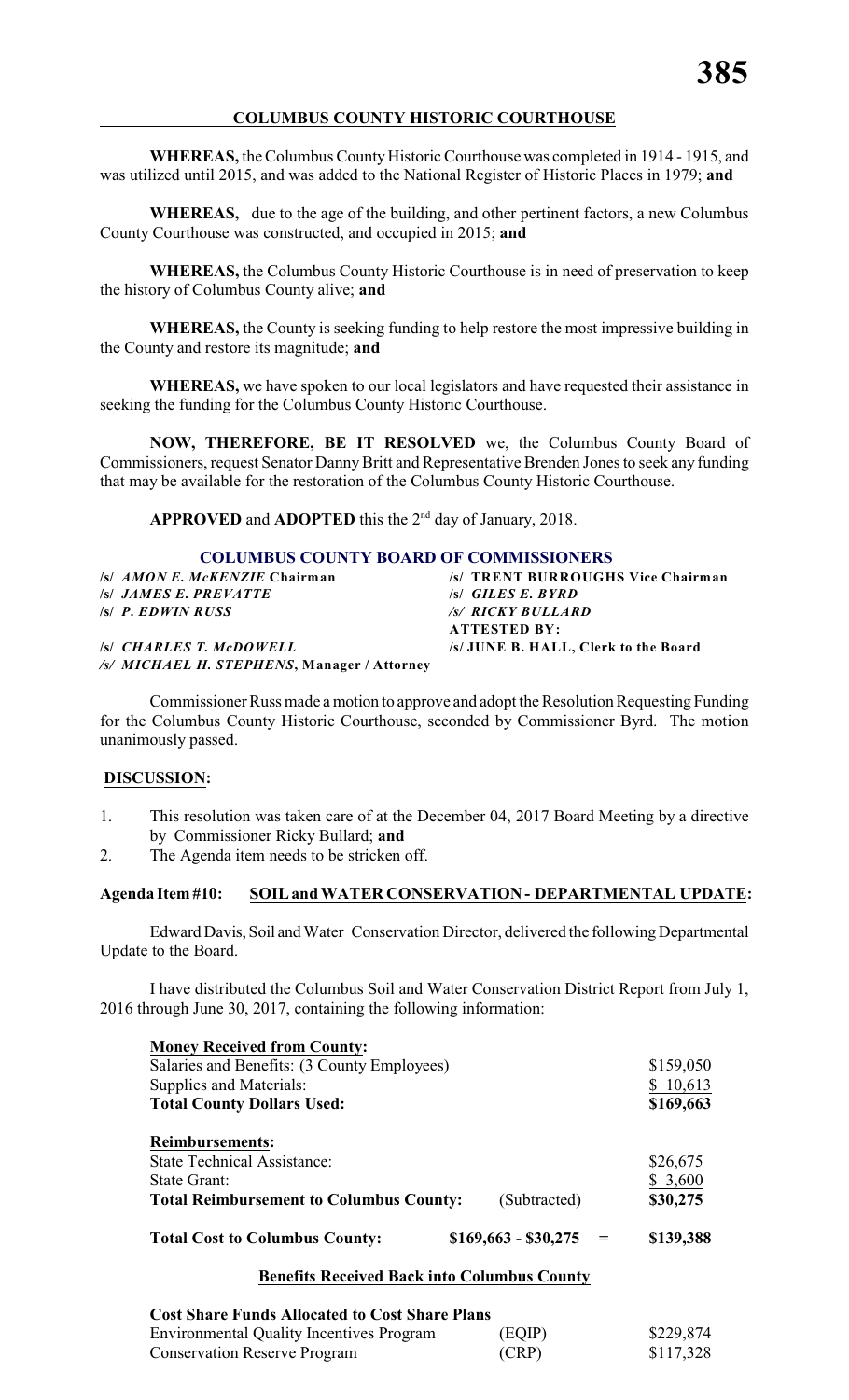# **386**

| <b>Conservation Stewardship Program</b>                        | (CSP)                   | \$320,238       |
|----------------------------------------------------------------|-------------------------|-----------------|
| NC Agricultural Cost Share Program                             | (NCACSP)                | \$53,826        |
| Ag. Water Resources Assistance Program                         | (AgWRAP)                | \$12,348        |
| Stream Debris Removal Program                                  | (DRP)                   | \$1,088,103     |
| <b>Total Cost Share Funded to Plans:</b>                       |                         | \$1,821,717     |
| <b>Support Funds (State and Federal)</b>                       |                         |                 |
| Salaries of Non-County Employees (1 F.T. and 2 P.T.)           | \$162,400               |                 |
| Computer Support $(2 \text{ (a) } $3,125 \text{ each})$        | 6,250<br>\$             |                 |
| Office Supplies                                                | \$<br>4,000             |                 |
| Vehicles for Non-County Employees $(2 \text{ (a) $400/month)}$ | 9,600                   |                 |
| <b>Summary of State and Federal Support:</b>                   |                         | \$182,250       |
| <b>BENEFITS to COLUMBUS COUNTY:</b>                            | $$1,821,717 + $182,250$ | $=$ \$2,003,967 |

# **\$2,003,967 / \$163,374 = \$12.27 Returned to County for Every Dollar Spent**

# **No-Till Drill Rental**

This Program allows small farmers as well as under served landowners the opportunity to try no-till before investing \$35,000 plus in this type of equipment. The no-till drill rented to **10 landowners** totaling **381 acres** planted bringing in **\$3,126**. This rental income is used to replace the drill when it comes time to do so.

# **COLUMBUS COUNTY VOLUNTARY AGRICULTURAL DISTRICT (VAD) PROGRAM:**

34 Applications Received and Approved Since February 5, 2010

3,377.37 Acres of Crop Land Enrolled 3,853.52 Acres of Wood Land Enrolled 7,230.89 Total Acres Enrolled

| <b>BEAVER MANAGEMENT ASSISTANCE PROGRAM (BMAP) REPORT</b>                   |             |                |
|-----------------------------------------------------------------------------|-------------|----------------|
| Special Projects / Beaver Program (BMAP): Total in Program                  |             | \$4,000        |
| <b>Total Cost to Columbus County:</b>                                       | \$4,000     |                |
| <b>BEAVER BOUNTY PROGRAM</b>                                                |             |                |
| <b>Total Allocated to Program</b>                                           |             | \$36,000       |
| Number of Participating Trappers:                                           |             | 9              |
| Number of Beavers Removed:                                                  |             | 390            |
| Number of Dams Removed:                                                     |             | 78             |
| Number of Landowners Served:                                                |             | 39             |
| TOTAL SPENT FOR 2016-2017 PROGRAM YEAR:                                     |             | \$19,986       |
| <b>TOTAL APPROVED BUDGET FOR 2016/2017</b>                                  |             | \$213,492      |
| <b>Total Salaries Spent (County Employees)</b>                              |             | \$159,050      |
| <b>Total Departmental Supplies and Materials Spent</b>                      |             | \$10,613       |
| Total Spent on Beaver Programs (BMAP and BOUNTY)                            |             | \$23,986       |
| Actual Total Spent for FY 2016/2017                                         | \$193,649   |                |
| <b>Total Reimbursement From State</b>                                       | \$30,275    |                |
| <b>Actual Cost to Columbus County</b>                                       | \$163,374   |                |
| <b>Total Dollar Assistance From USDA-NRCS</b>                               | \$182,250   |                |
| Total State and Federal Program Dollars to Columbus County                  | \$1,821,717 |                |
| <b>CLIENTS ASSISTED BY PROGRAM</b>                                          |             |                |
| Gen. Conserv. Assistance (Walk-ins, Soils Infor., Tile Infor./Layout, Etc.) |             | 387            |
| <b>Environmental Quality Incentives Program</b>                             | (EQUIP)     | 21             |
| <b>Conservation Reserve Program</b>                                         | (CRP)       | 42             |
| <b>Conservation Stewardship Program</b>                                     | (CSP)       | 9              |
| NC Agricultural Cost Share Program                                          | (NCACSP)    | $\,8\,$        |
| Ag. Water Resources Assistance Program                                      | (AgWRAP)    | $\overline{2}$ |
| <b>Columbus County Beaver Bounty Program</b>                                | (CCBBP)     | 39             |
| No-Till Drill                                                               | 10          |                |

# Some of the practices requested to be funded include nutrient management, cover crops, long-term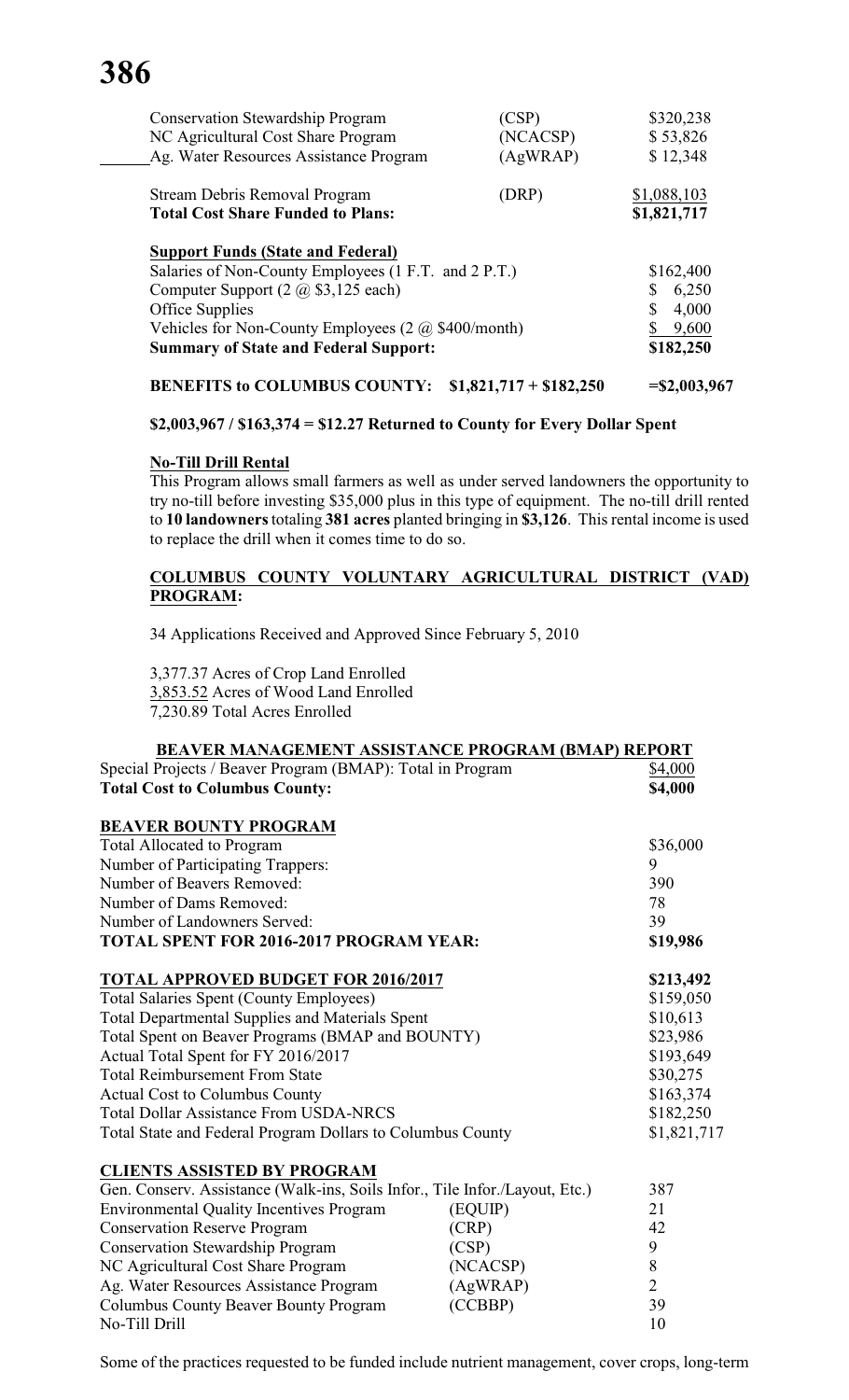no-till, cropland conversion to grass, prescribed burning, tree planting, wells for irrigation or livestock watering.

The Columbus Soil and Water Conservation District would like to thank the Columbus County Board of Commissioners for their continued support.

This report prepared and delivered by Edward E. Davis, Director/District Conservation Technician.

**SPECIAL NOTE:** On October 11, 2017, we were notified that we received an additional \$343,115 for vegetative debris removal. This increase totals \$1,431,218 for debris removal.

#### **Agenda Item #11: APPOINTMENTS - COMMITTEE/BOARDS:**

June B. Hall, Clerk to the Board, requested the following appointments/reappointments/replacements be made to the following boards/committees.

| <b>COMMITTEE</b>                                    | ZONE/<br>EB | PERSON(S)                  | <b>EXPIR.</b><br><b>DATE</b> | <b>BOARD</b><br><b>ACTION</b> |
|-----------------------------------------------------|-------------|----------------------------|------------------------------|-------------------------------|
| Nursing Home Community<br><b>Advisory Committee</b> | EB          | Ina Brown<br>-5 Vacancies- | $11-01-$<br>2017             |                               |
| Planning Board                                      | V           | Al Leonard<br>(Resigned)   | $09-30-$<br>2017             | <b>HOLD</b>                   |
| Tourism Development<br>Authority                    | V           | Vacancy (Diane<br>Ward)    | 12/2016                      | <b>HOLD</b>                   |

# **RECESS REGULAR SESSION and enter into COMBINATION MEETING of COLUMBUS COUNTY WATER and SEWER DISTRICTS I, II, III, IV and V BOARD MEETING:**

At 7:03 P.M., Commissioner Byrd made a motion to recess Regular Session and enter into a **combination meeting** of Columbus County Water and Sewer Districts I, II, III, IV and V Board Meeting, seconded by Commissioner Bullard. The motion unanimously passed.

#### **Agenda Item #12: COLUMBUS COUNTY WATER and SEWER DISTRICTS I, II, III, IV and V - APPROVAL of BOARD MEETING MINUTES:**

December 04, 2017 **Combination Meeting** of Columbus County Water and Sewer Districts I, II, III, IV and V Board Meeting **(5 sets)**

This information will be recorded in Minute Book Number 2 for each Water District, respectively.

# **Agenda Item #13: COLUMBUS COUNTY WATER and SEWER DISTRICT V - OLD DOCK ELEMENTARY SCHOOL WATER PROJECT:**

Harold Nobles, Public Utilities Director, requested approval of the low bid received from Herring-Rivenbark on December 21, 2017, approval of the contract after review/approval by Manager/ Attorney Mike Stephens, **and** Notice to Proceed.

This information will be recorded in Minute Book Number 2 for Columbus County Water and Sewer District V.

#### **Agenda Item #14: COLUMBUS COUNTY WATER and SEWER DISTRICT V - OLD DOCK ELEMENTARY SCHOOL WATER PROJECT:**

Harold Nobles, Public Utilities Director, requested approval of the Well Site Option Agreement by and between F.&E. Family Investments, LLC and Columbus County Water and Sewer District V, for the Old Dock Elementary School Water Project.

This information will be recorded in Minute Book Number 2 for Columbus County Water and Sewer District V.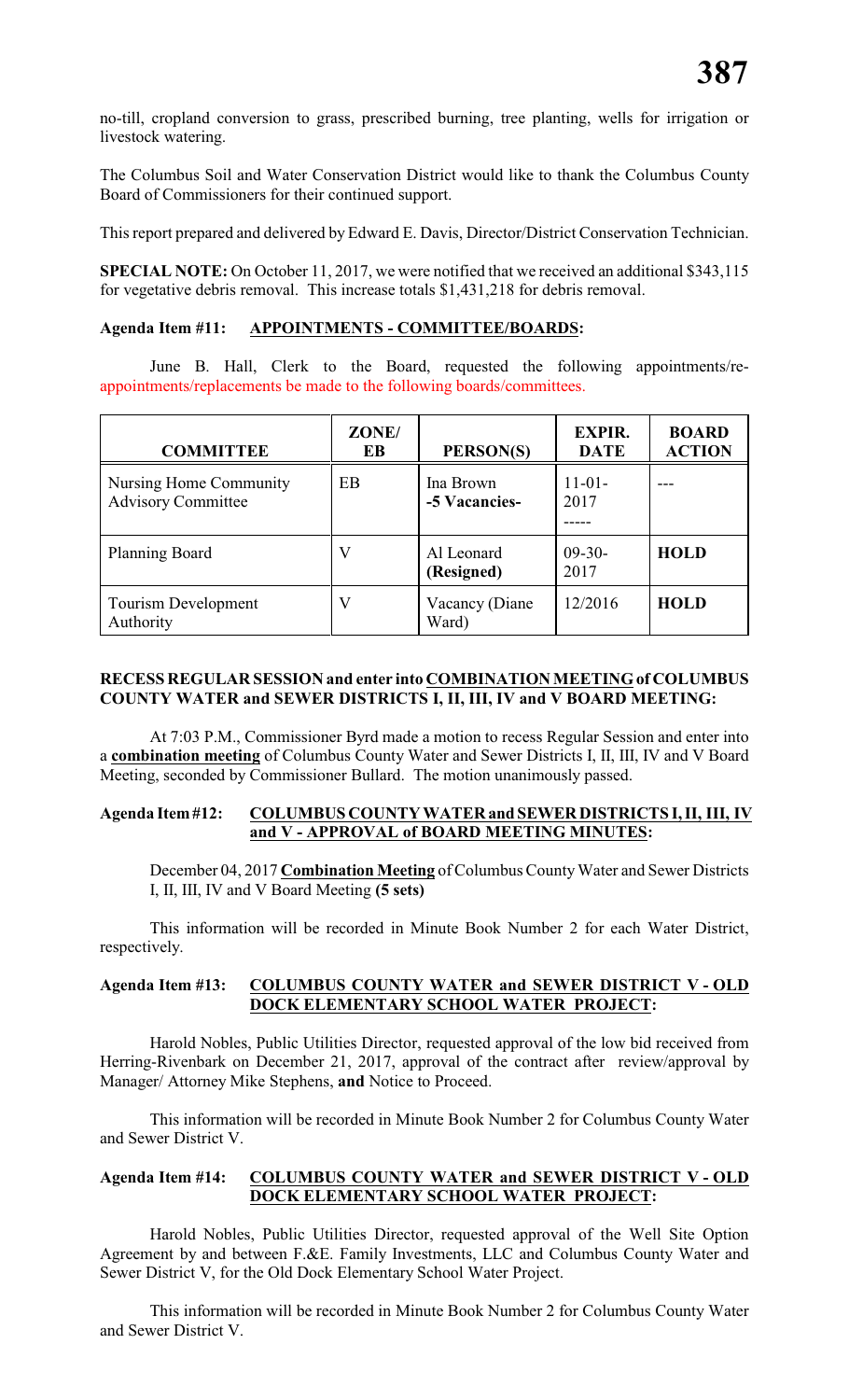# **Agenda Item #15: COLUMBUS COUNTY WATER AND SEWER DISTRICT V - OLD DOCK ELEMENTARY SCHOOL WATER PROJECT:**

Harold Nobles, Public Utilities Director, requested approval of the low proposal for the test well for the Old Dock Water Project.

This information will be recorded in Minute Book Number 2 for Columbus County Water and Sewer District V.

# **ADJOURN COMBINATION MEETING of COLUMBUS COUNTY WATER and SEWER DISTRICTS I, II, III, IV and V BOARD MEETING**

At 7:08 P.M., Commissioner McDowell made a motion to adjourn the **combination meeting** of Columbus County Water and Sewer Districts I, II, III, IV and V Board Meeting and resume Regular Session, seconded by Commissioner Prevatte. The motion unanimously passed.

# **Agenda Item #16: CONSENT AGENDA ITEM:**

Commissioner Byrd made a motion to approve the following Budget Amendments, seconded by Commissioner McDowell. The motion unanimously passed.

# **Budget Amendments:**

| <b>TYPE</b>         | <b>ACCOUNT</b> | <b>DETAILS</b>                           | <b>AMOUNT</b> |
|---------------------|----------------|------------------------------------------|---------------|
| <b>Expenditures</b> | 10-4920-519000 | <b>Contracted Services</b>               | \$103,179     |
|                     | 10-4201-526001 | <b>Departmental Supplies</b>             | 692           |
|                     | 10-4201-533000 | <b>Utilities</b>                         | 24,692        |
|                     | 10-4201-525101 | M/R Building Grounds                     | 4,126         |
| <b>Revenues</b>     | 10-3991-499101 | General Fund                             | 132,689       |
| <b>Expenditures</b> | 10-4310-526001 | <b>Departmental Supplies</b>             | 3.500         |
| <b>Revenues</b>     | 10-3991-499115 | Various Fund Balance Appropriated        | 3,000         |
|                     | 10-3431-489056 | Miscellaneous Revenues Calendar<br>Fund  | 500           |
| <b>Expenditures</b> | 10-4320-526001 | Departmental Supplies - Detention        | 1,400         |
|                     | 10-4310-526001 | Departmental Supplies - Sheriff          | 500           |
| <b>Revenues</b>     | 10-3431-489056 | Miscellaneous Revenue / Calendar<br>Fund | 1,900         |
| <b>Expenditures</b> | 10-5302-519945 | <b>LIEAP</b> Expenditures                | 45,483        |
| <b>Revenues</b>     | 10-3530-432515 | <b>LIEAP</b> Expenditures                | 45,483        |
| <b>Expenditures</b> | 10-5302-519913 | Child Daycare State                      | (169, 156)    |
|                     | 10-5301-533001 | CP&L Energy (Energy Neighbor)            | 1,176         |
| <b>Revenues</b>     | 10-3530-430090 | Daycare State                            | (169, 156)    |
|                     | 10-3530-430076 | CP&L Energy (Energy Neighbor             | 1,176         |

# **Agenda Item #17: COMMENTS:**

Chairman McKenzie opened the floor for comments. The following spoke.

# A. **Department Managers:**

1. **Samantha Alsup (on behalf of Gary Lanier, Economic Development/Planning Director):** stated we need to schedule a Public Hearing on January 16, 2017, at 7:00 P.M., for enacting firing range regulations in Columbus County.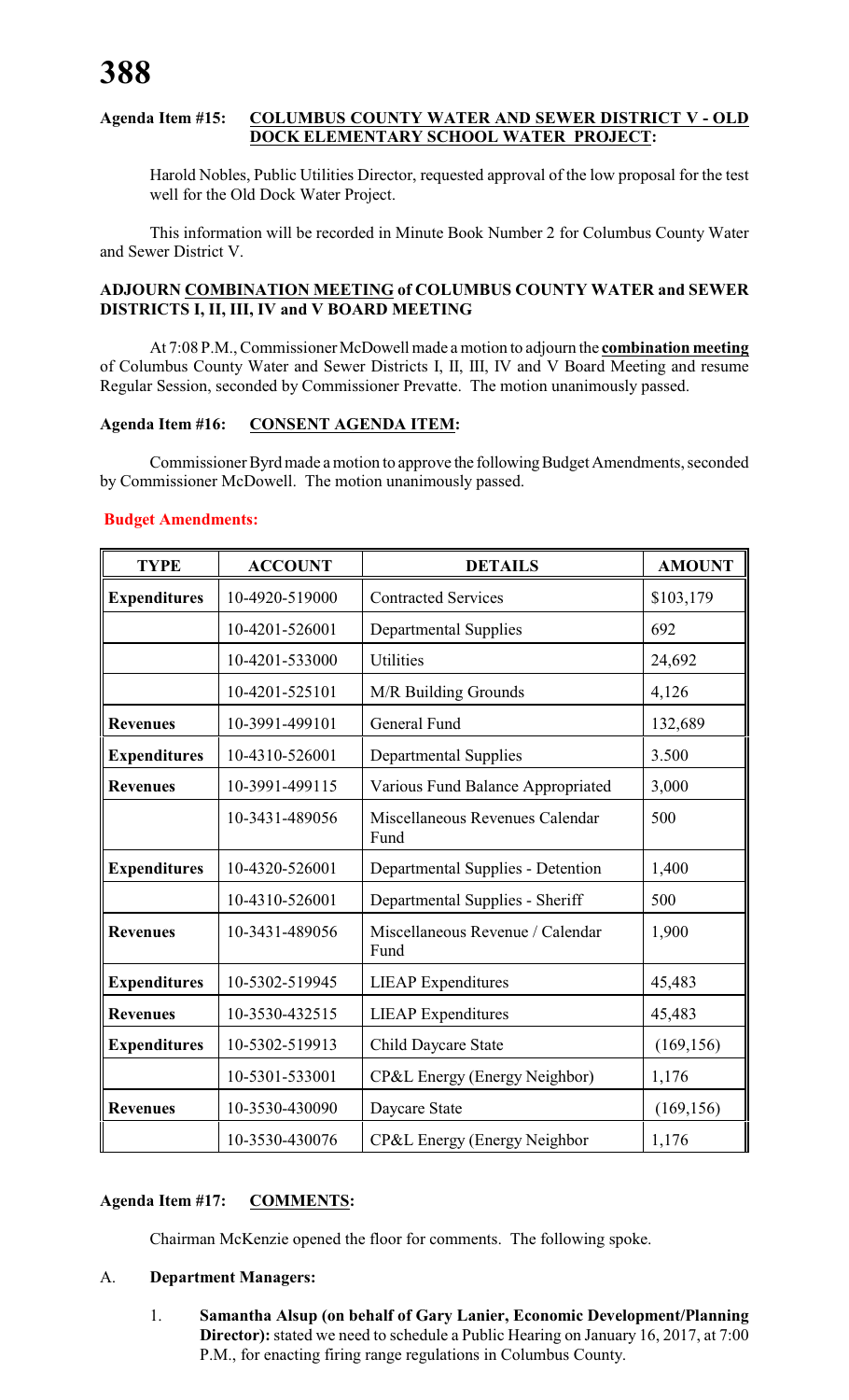# **MOTION:**

Vice Chairman Burroughs made a motion to establish January 16, 2017, at 7:00 P.M., as the date and time for a Public Hearing to enact firing range regulations in Columbus County, seconded by Commissioner McDowell. The motion unanimously passed.

- 2. **Sheriff Lewis L. Hatcher:** stated the following:
	- -I would like to say Happy New Year to everyone;
		- -My staff and I appreciate what you have done in 2017; **and**
		- -I appreciate all the consideration that you have given my office and my staff.

# B. **Board of Commissioners:**

1. **Commissioner Russ:** stated the following:

-We need to fix the roof at the Historic Courthouse;

-At the intersection of Highway 11 and Highway 87 where a four (4) way stop system was installed, they are still having many accidents and badly need a stoplight installed, and Chairman McKenzie needs to send a letter to Drew Cox and other appropriate authorities relative to this matter; **and**

# **MOTION:**

Commissioner Russ made a motion for Chairman McKenzie to send a letter to all the appropriate authorities relative to the much needed installation of a stoplight at the intersection of Highway 11 and Highway 87, seconded by Commissioner Byrd. The motion unanimously passed.

-We have some fire hydrants that will not work and needs attention.

# 2. **Vice Chairman Burroughs:** stated the following:

-The motion I made earlier to approve the December 04, 2017 needs to be corrected with a correction on Page 366; **and**

-The Columbus County Tax Department is doing a good job.

3. **Commissioner Charles T. McDowell:** stated the following: -I would like to thank everyone for their prayers, telephone calls, visits, and all acts of kindness;

-We need to consider some stringent regulations on firing ranges; **and** -I would like to mirror what the Sheriff has stated about the weather.

4. **Commissioner Prevatte:** stated the following: -It is good to see everyone again and I hope you had a good holiday season; **and** -We have been asked again by a Congressman to send a letter of support for US 74 to become an interstate.

# **MOTION:**

Commissioner Prevatte made a motion for Chairman McKenzie to send a Letter of Support in response to the letter we received, to our Congressman and Senator relative to US 74 to become an interstate, seconded by Commissioner McDowell. The motion unanimously passed.

5. **Commissioner Ricky Bullard:** stated the following:

-The fire departments are concerned about their radios being programmed in January, 2018; **and**

-I would like for you to check into the hourly rate paid to Resource Officers for ballgames.

6. **Chairman McKenzie:** stated the following: -I asked for a copy of the twenty-one (21) laws released on January 01, 2018; **and** -You now have a copy of the by-laws for Bladen Bloomers.

# C. **County Manager / County Attorney (Michael H. Stephens):** stated the following:

- 1. Mike Buchanan came by again, and has called several times about selling his building which is the old Employment Security Commission Building, at the price of \$625,000.00;
- 2. The lease with the Whiteville City Schools Board of Education for the Board of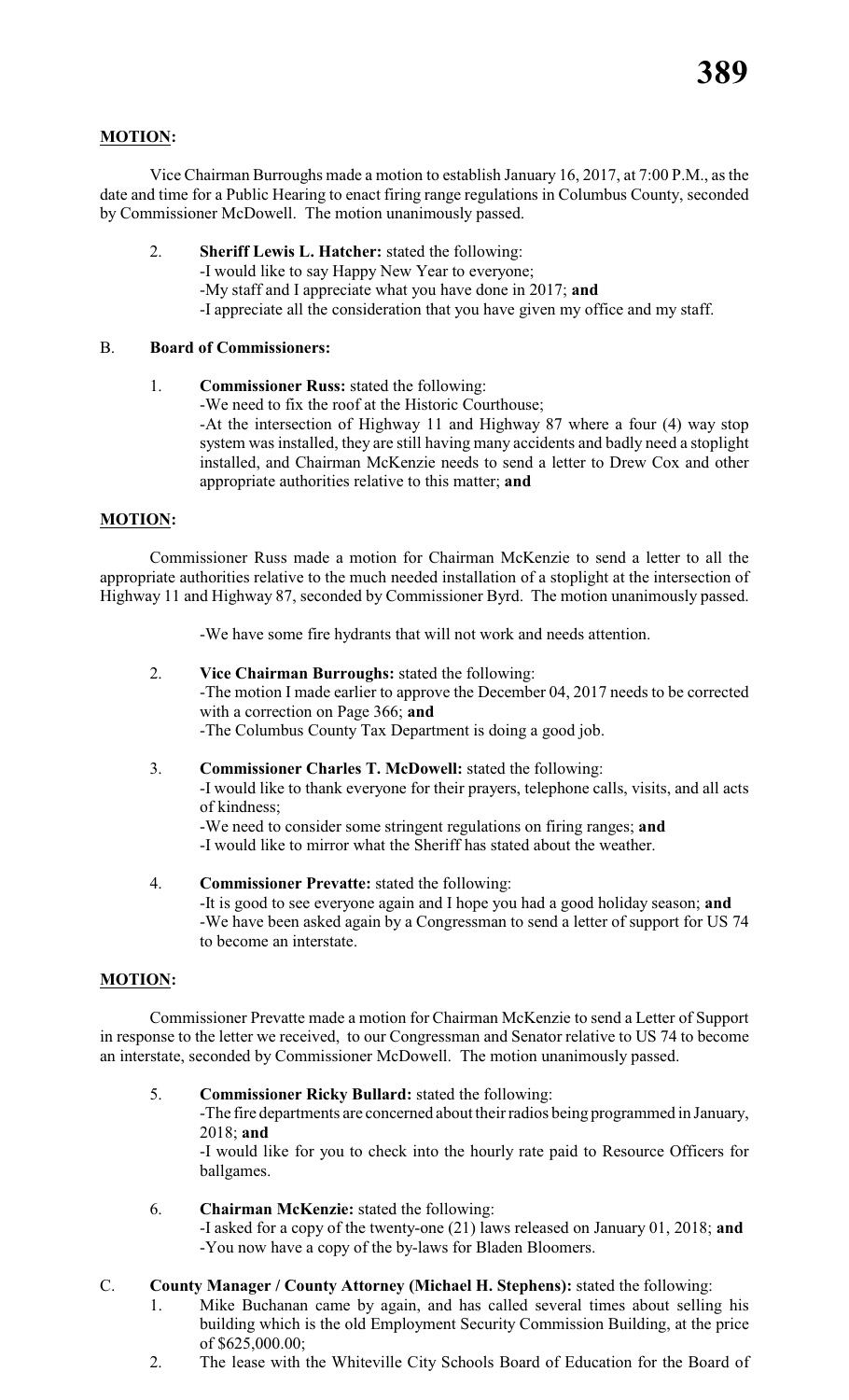- Elections has expired and I have asked for an extension; **and**
- 3. I received a letter from Robert Howard who represents Dewey Hill stating the lease for the Parole Office will expire February 28, 2018.

#### **RECESS REGULAR SESSION and enter into CLOSED SESSION in ACCORDANCE with N.C.G.S. § 143-318.11(a) (6) PERSONNEL and AGENDA ADD-ON (3) ATTORNEY-CLIENT PRIVILEGE:**

At 7:53 P.M., Commissioner Byrd made a motion to recess Regular Session and enter into Closed Session in Accordance with N.C.G.S. § 143-318.11(a) (6) Personnel, and **AGENDA ADD-ON:** (3) Attorney-Client Privilege, seconded by Commissioner Prevatte. The motion unanimously passed.

# **Agenda Item #18: CLOSED SESSION in ACCORDANCE with N.C.G.S. § 143-318.11(A) (6) PERSONNEL: Agenda Item #18A:**. **AGENDA ADD-ON: CLOSED SESSION in ACCORDANCE with N.C. G.S. § 143-318.11(A) (3) ATTORNEY-CLIENT PRIVILEGE:**

No official action was taken.

# **ADJOURN CLOSED SESSION and RESUME REGULAR SESSION:**

At 8:47 P.M., Commissioner Prevatte made a motion to adjourn Closed Session and resume Regular Session, seconded by Commissioner Russ. The motion unanimously passed.

# **READING and APPROVAL of CLOSED SESSION GENERAL ACCOUNT:**

Chairman McKenzie requested that Michael H. Stephens, County Manager/Attorney, orally read the Closed Session General Account. Mr. Stephens orally read the following: *"The County Attorney discussed issues with the Board of Commissioners pertaining to the Georgia Pacific property, Issue Number One, and Issue Number Two, the County Manager is recommending that Loretta Shipman to be hired as the Animal Control Manager"*.

Commissioner Byrd made a motion to approve the Closed Session General Account, seconded by Commissioner Prevatte. The motion unanimously passed.

# **Agenda Item #19: ADJOURNMENT:**

At 8:49 P.M., Commissioner McDowell made a motion to adjourn, seconded by Commissioner Prevatte. The motion unanimously passed.

# **APPROVED:**

**\_\_\_\_\_\_\_\_\_\_\_\_\_\_\_\_\_\_\_\_\_\_\_\_\_\_\_\_ \_\_\_\_\_\_\_\_\_\_\_\_\_\_\_\_\_\_\_\_\_\_\_\_\_\_\_\_\_\_\_ JUNE B. HALL, Clerk to Board AMON E. McKENZIE, Chairman**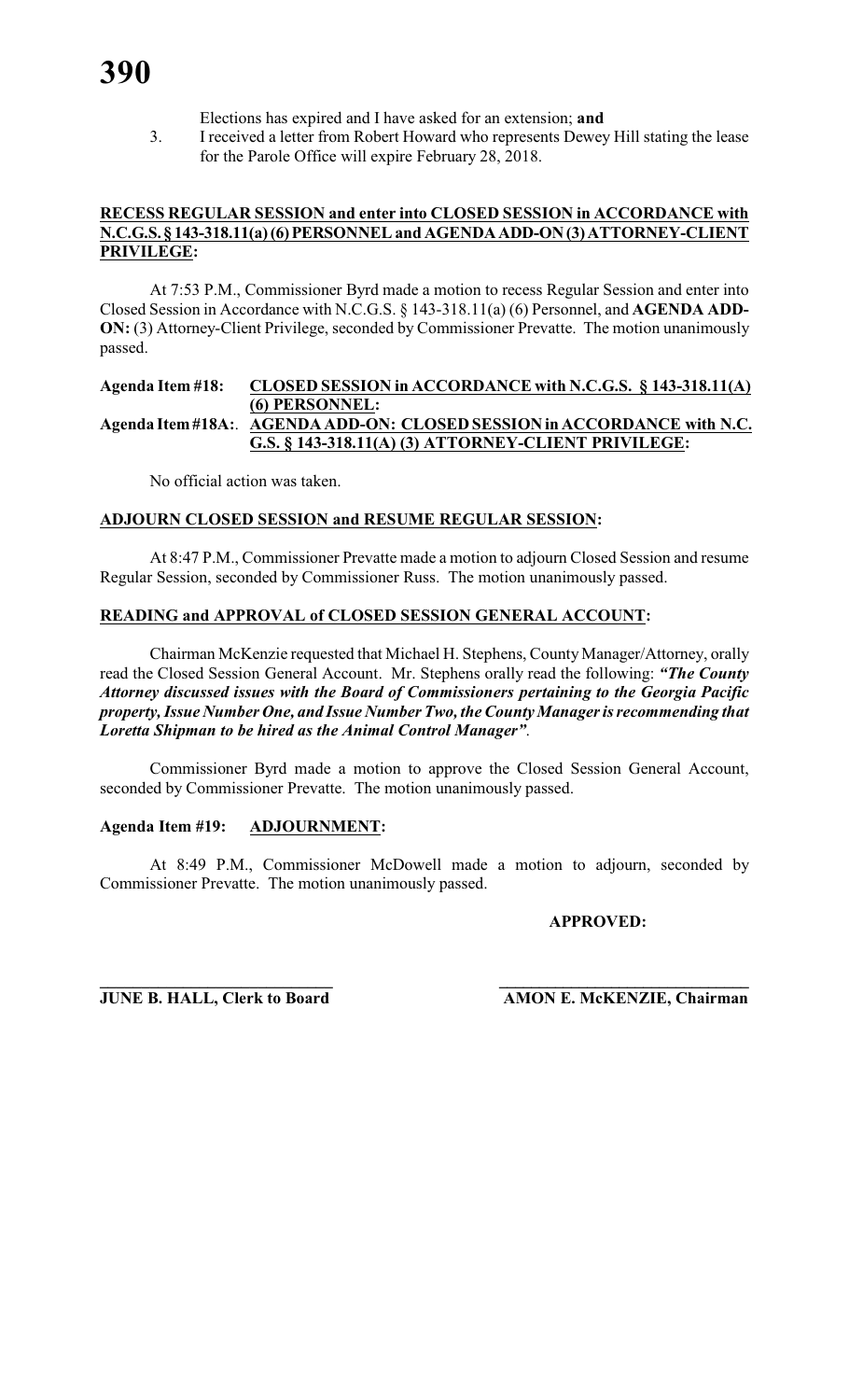The Honorable Columbus County Commissioners met on the above stated date and at the above stated time in the Dempsey B. Herring Courthouse Annex Building, located at 112 West Smith Street, Whiteville, North Carolina, to act as the Columbus County Water and Sewer District I Board.

#### **COMMISSIONERS PRESENT: APPOINTEES PRESENT:**

Trent Burroughs, **Vice-Chairman / County Attorney** James E. Prevatte<br>
Giles E. Byrd<br>
Giles E. Byrd<br>
Giles E. Byrd<br>
Giles E. Byrd<br>
Giles E. Byrd<br>
Giles E. Byrd<br>
Giles E. Byrd<br>
Giles E. Byrd<br>
Giles E. Byrd<br>
Giles E. Byrd<br>
Giles E. Byrd<br>
Giles E. Byrd<br>
Giles E. Byrd<br>
Giles E. Edwin Russ Ricky Bullard Charles T. McDowell

Amon E. McKenzie, **Chairman** Mike Stephens, **County Manager** Bobbie Faircloth, **Finance Officer** 

#### **MEETING CALLED TO ORDER:**

At 7:03 P.M., Chairman Amon E. McKenzie called the **combination meeting** of Columbus County Water and Sewer Districts I, II, III, IV and V Board Meeting to order.

### **Agenda Item #12: COLUMBUS COUNTY WATER and SEWER DISTRICTS I, II, III, IV and V - APPROVAL of BOARD MEETING MINUTES:**

December 04, 2017 **Combination Meeting** of Columbus County Water and Sewer Districts I, II, III, IV and V Board Meeting **(5 sets)**

Commissioner Russ made a motion to approve the December 04, 2017 Columbus County Water and Sewer District I Board Meeting Minutes, as recorded, seconded by Commissioner Prevatte. The motion unanimously passed.

#### **ADJOURNMENT:**

At 7:08 P.M., Commissioner McDowell made a motion to adjourn, seconded by Commissioner Prevatte. The motion unanimously passed.

\_\_\_\_\_\_\_\_\_\_\_\_\_\_\_\_\_\_\_\_\_\_\_\_\_\_\_\_\_ \_\_\_\_\_\_\_\_\_\_\_\_\_\_\_\_\_\_\_\_\_\_\_\_\_\_\_\_\_\_\_\_\_\_\_

**APPROVED:**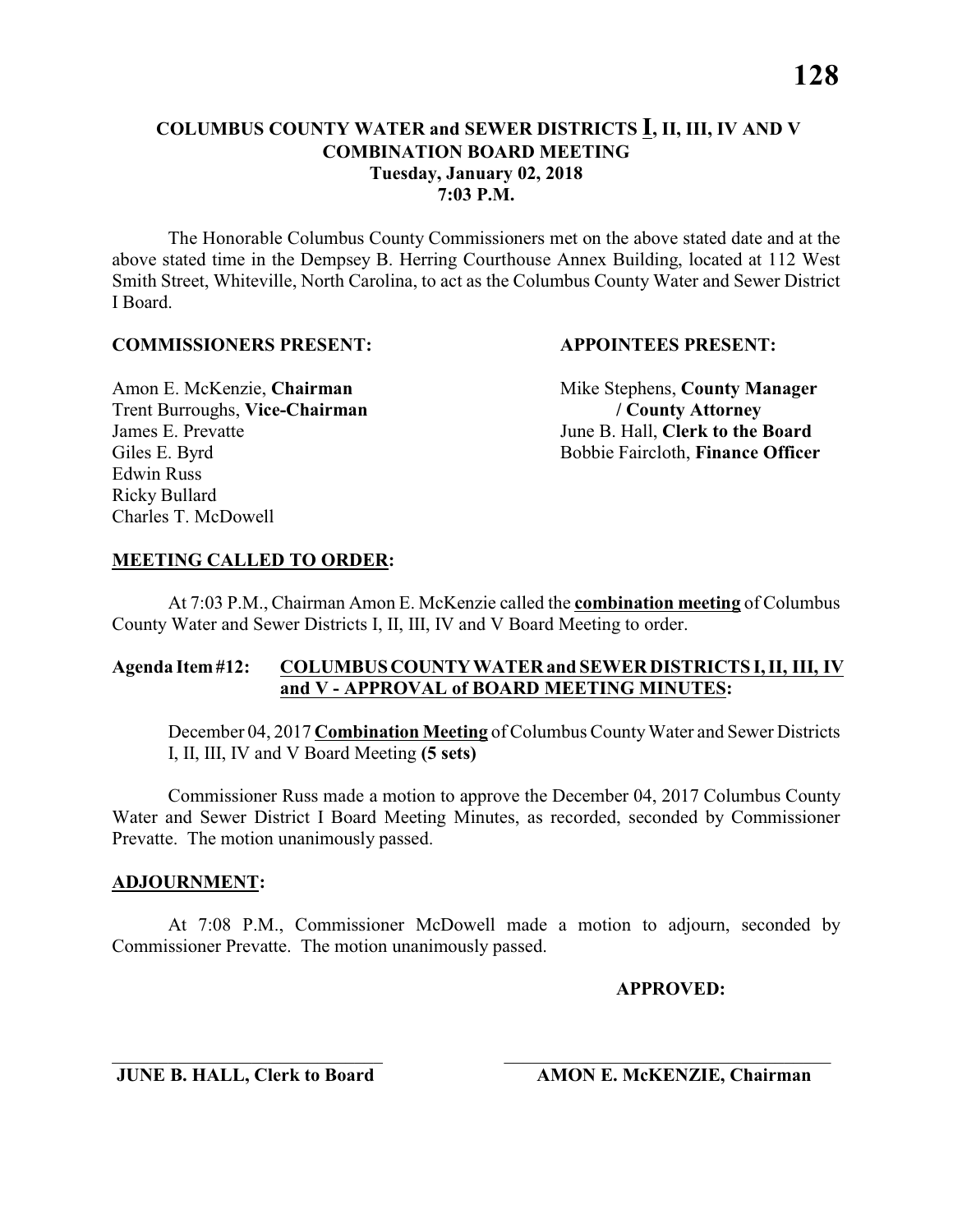The Honorable Columbus County Commissioners met on the above stated date and at the above stated time in the Dempsey B. Herring Courthouse Annex Building, located at 112 West Smith Street, Whiteville, North Carolina, to act as the Columbus County Water and Sewer District II Board.

#### **COMMISSIONERS PRESENT: APPOINTEES PRESENT:**

Trent Burroughs, **Vice-Chairman / County Attorney** James E. Prevatte<br>
Giles E. Byrd<br>
Giles E. Byrd<br>
Giles E. Byrd<br>
Giles E. Byrd<br>
Giles E. Byrd<br>
Giles E. Byrd<br>
Giles E. Byrd<br>
Giles E. Byrd<br>
Giles E. Byrd<br>
Giles E. Byrd<br>
Giles E. Byrd<br>
Giles E. Byrd<br>
Giles E. Byrd<br>
Giles E. Edwin Russ Ricky Bullard Charles T. McDowell

Amon E. McKenzie, **Chairman** Mike Stephens, **County Manager** Bobbie Faircloth, **Finance Officer** 

#### **MEETING CALLED TO ORDER:**

At 7:03 P.M., Chairman Amon E. McKenzie called the **combination meeting** of Columbus County Water and Sewer Districts I, II, III, IV and V Board Meeting to order.

### **Agenda Item #12: COLUMBUS COUNTY WATER and SEWER DISTRICTS I, II, III, IV and V - APPROVAL of BOARD MEETING MINUTES:**

December 04, 2017 **Combination Meeting** of Columbus County Water and Sewer Districts I, II, III, IV and V Board Meeting **(5 sets)**

Commissioner Russ made a motion to approve the December 04, 2017 Columbus County Water and Sewer District II Board Meeting Minutes, as recorded, seconded by Commissioner Prevatte. The motion unanimously passed.

#### **ADJOURNMENT:**

At 7:08 P.M., Commissioner McDowell made a motion to adjourn, seconded by Commissioner Prevatte. The motion unanimously passed.

\_\_\_\_\_\_\_\_\_\_\_\_\_\_\_\_\_\_\_\_\_\_\_\_\_\_\_\_\_ \_\_\_\_\_\_\_\_\_\_\_\_\_\_\_\_\_\_\_\_\_\_\_\_\_\_\_\_\_\_\_\_\_\_\_

**APPROVED:**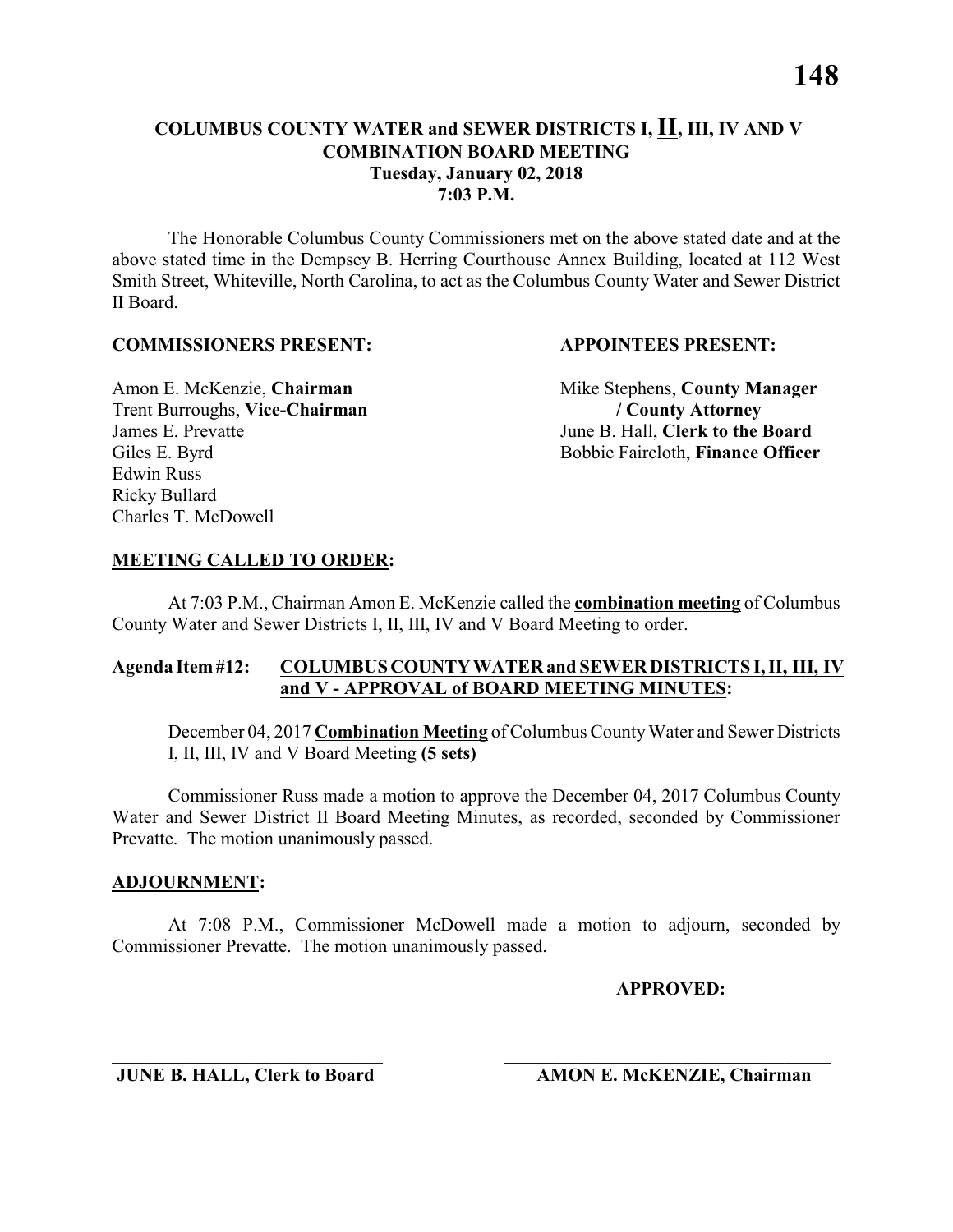The Honorable Columbus County Commissioners met on the above stated date and at the above stated time in the Dempsey B. Herring Courthouse Annex Building, located at 112 West Smith Street, Whiteville, North Carolina, to act as the Columbus County Water and Sewer District III Board.

#### **COMMISSIONERS PRESENT: APPOINTEES PRESENT:**

Trent Burroughs, **Vice-Chairman / County Attorney** James E. Prevatte June B. Hall, **Clerk to the Board** Edwin Russ Ricky Bullard Charles T. McDowell

Amon E. McKenzie, **Chairman** Mike Stephens, **County Manager** Giles E. Byrd Bobbie Faircloth, **Finance Officer** 

#### **MEETING CALLED TO ORDER:**

At 7:03 P.M., Chairman Amon E. McKenzie called the **combination meeting** of Columbus County Water and Sewer Districts I, II, III, IV and V Board Meeting to order.

### **Agenda Item #12: COLUMBUS COUNTY WATER and SEWER DISTRICTS I, II, III, IV and V - APPROVAL of BOARD MEETING MINUTES:**

December 04, 2017 **Combination Meeting** of Columbus County Water and Sewer Districts I, II, III, IV and V Board Meeting **(5 sets)**

Commissioner Russ made a motion to approve the December 04, 2017 Columbus County Water and Sewer District III Board Meeting Minutes, as recorded, seconded by Commissioner Prevatte. The motion unanimously passed.

#### **ADJOURNMENT:**

At 7:08 P.M., Commissioner McDowell made a motion to adjourn, seconded by Commissioner Prevatte. The motion unanimously passed.

\_\_\_\_\_\_\_\_\_\_\_\_\_\_\_\_\_\_\_\_\_\_\_\_\_\_\_\_\_ \_\_\_\_\_\_\_\_\_\_\_\_\_\_\_\_\_\_\_\_\_\_\_\_\_\_\_\_\_\_\_\_\_\_\_

**APPROVED:**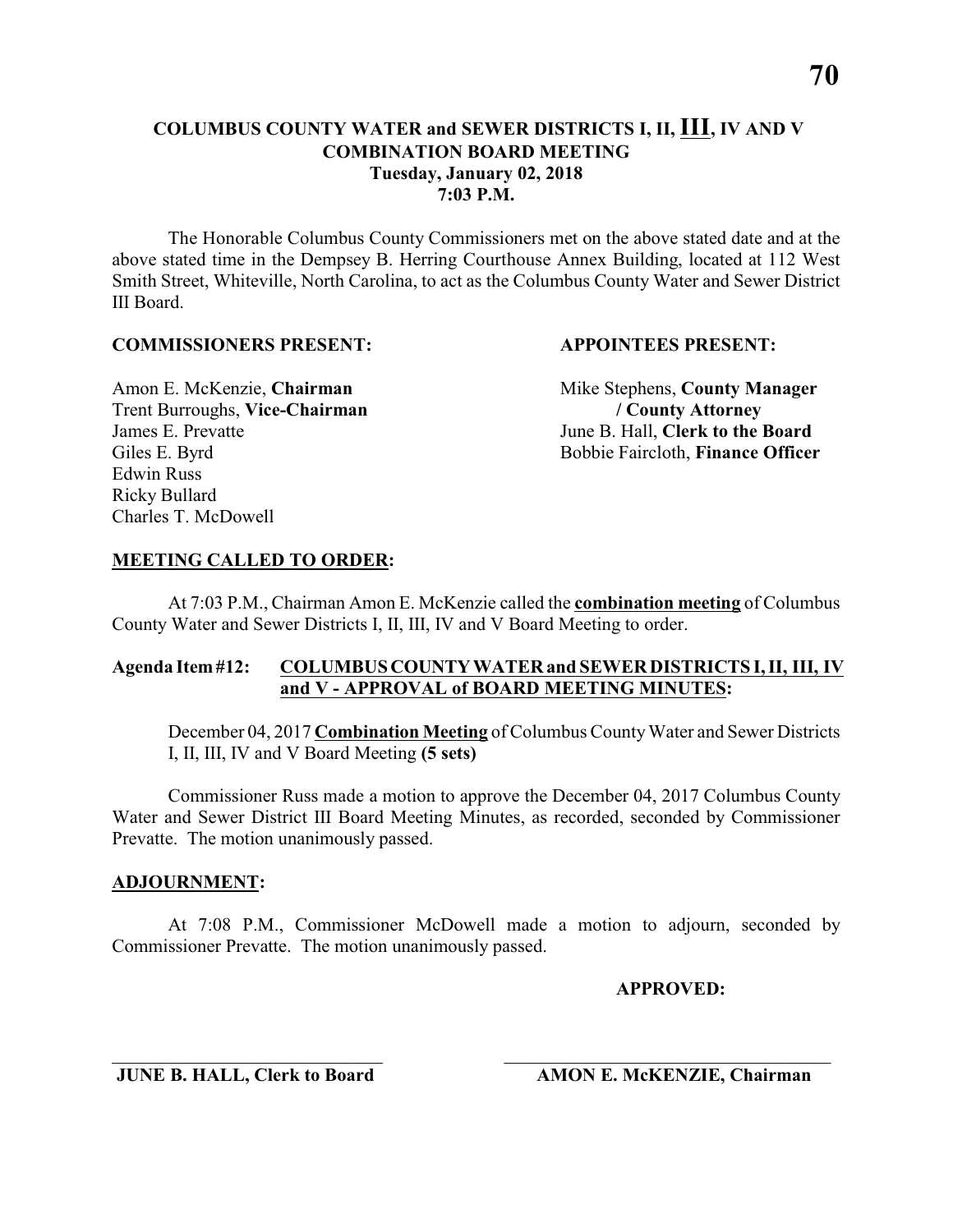The Honorable Columbus County Commissioners met on the above stated date and at the above stated time in the Dempsey B. Herring Courthouse Annex Building, located at 112 West Smith Street, Whiteville, North Carolina, to act as the Columbus County Water and Sewer District IV Board.

#### **COMMISSIONERS PRESENT: APPOINTEES PRESENT:**

Trent Burroughs, **Vice-Chairman / County Attorney** James E. Prevatte June B. Hall, **Clerk to the Board** Edwin Russ Ricky Bullard Charles T. McDowell

Amon E. McKenzie, **Chairman** Mike Stephens, **County Manager** Giles E. Byrd Bobbie Faircloth, **Finance Officer** 

### **MEETING CALLED TO ORDER:**

At 7:03 P.M., Chairman Amon E. McKenzie called the **combination meeting** of Columbus County Water and Sewer Districts I, II, III, IV and V Board Meeting to order.

### **Agenda Item #12: COLUMBUS COUNTY WATER and SEWER DISTRICTS I, II, III, IV and V - APPROVAL of BOARD MEETING MINUTES:**

December 04, 2017 **Combination Meeting** of Columbus County Water and Sewer Districts I, II, III, IV and V Board Meeting **(5 sets)**

Commissioner Russ made a motion to approve the December 04, 2017 Columbus County Water and Sewer District IV Board Meeting Minutes, as recorded, seconded by Commissioner Prevatte. The motion unanimously passed.

#### **ADJOURNMENT:**

At 7:08 P.M., Commissioner McDowell made a motion to adjourn, seconded by Commissioner Prevatte. The motion unanimously passed.

\_\_\_\_\_\_\_\_\_\_\_\_\_\_\_\_\_\_\_\_\_\_\_\_\_\_\_\_\_ \_\_\_\_\_\_\_\_\_\_\_\_\_\_\_\_\_\_\_\_\_\_\_\_\_\_\_\_\_\_\_\_\_\_\_

**APPROVED:**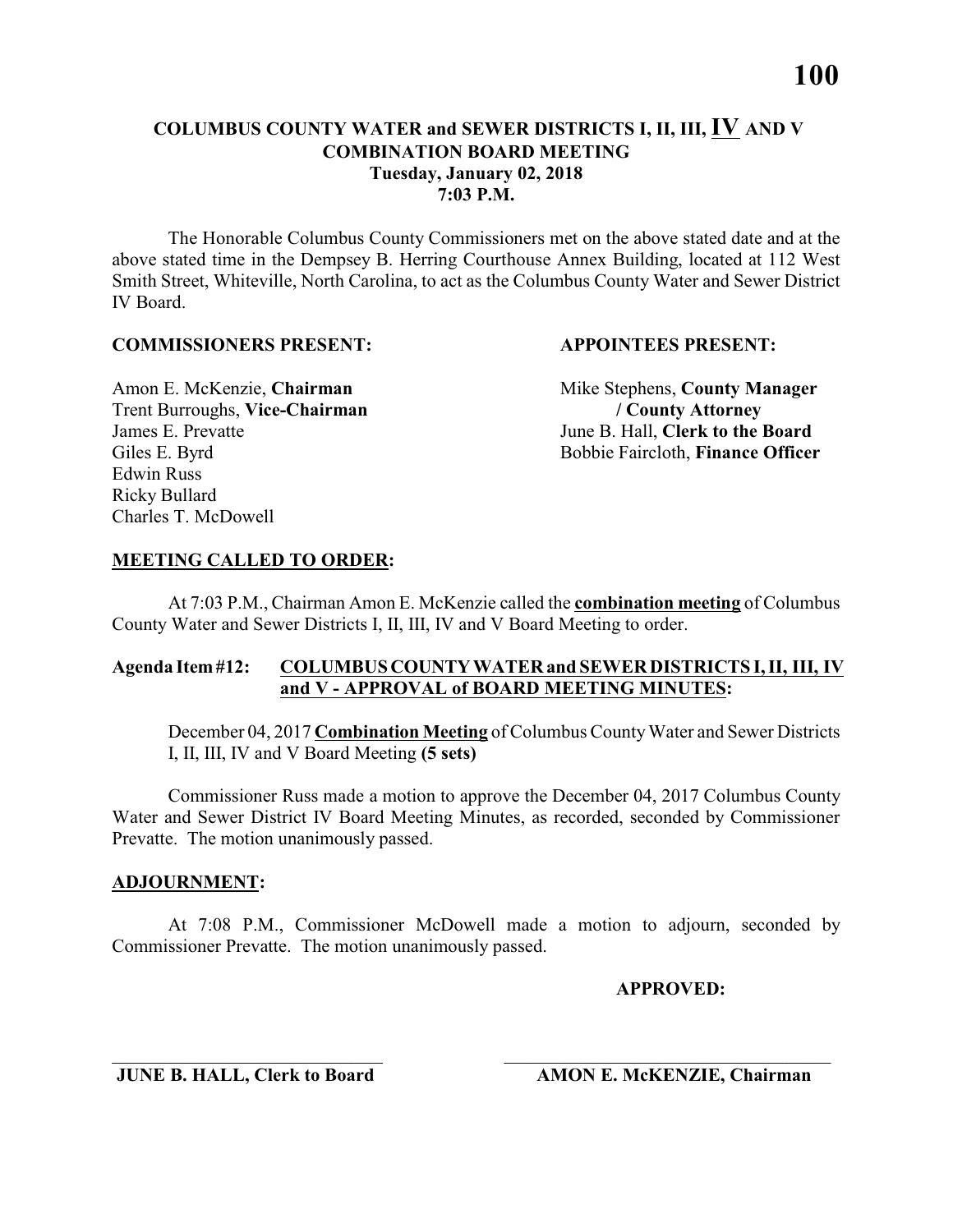The Honorable Columbus County Commissioners met on the above stated date and at the above stated time in the Dempsey B. Herring Courthouse Annex Building, located at 112 West Smith Street, Whiteville, North Carolina, to act as the Columbus County Water and Sewer District V Board.

#### **COMMISSIONERS PRESENT: APPOINTEES PRESENT:**

Trent Burroughs, **Vice-Chairman / County Attorney** James E. Prevatte June B. Hall, **Clerk to the Board** Edwin Russ Ricky Bullard Charles T. McDowell

Amon E. McKenzie, **Chairman** Mike Stephens, **County Manager** Giles E. Byrd Bobbie Faircloth, **Finance Officer** 

#### **MEETING CALLED TO ORDER:**

At 7:03 P.M., Chairman Amon E. McKenzie called the **combination meeting** of Columbus County Water and Sewer Districts I, II, III, IV and V Board Meeting to order.

### **Agenda Item #12: COLUMBUS COUNTY WATER and SEWER DISTRICTS I, II, III, IV and V - APPROVAL of BOARD MEETING MINUTES:**

December 04, 2017 **Combination Meeting** of Columbus County Water and Sewer Districts I, II, III, IV and V Board Meeting **(5 sets)**

Commissioner Russ made a motion to approve the December 04, 2017 Columbus County Water and Sewer District V Board Meeting Minutes, as recorded, seconded by Commissioner Prevatte. The motion unanimously passed.

### **Agenda Item #13: COLUMBUS COUNTY WATER and SEWER DISTRICT V - OLD DOCK ELEMENTARY SCHOOL WATER PROJECT:**

Harold Nobles, Public Utilities Director, requested approval of the low bid, from the following Bid Tabulation, received from Herring-Rivenbark on December 21, 2017, approval of the contract after review/approval by Manager/ Attorney Mike Stephens, **and** Notice to Proceed.

#### **BID TABULATION**

| <b>Project Owner:</b>       | <b>Columbus County</b>                                 |
|-----------------------------|--------------------------------------------------------|
| <b>Project Description:</b> | <b>Utility Improvements Old Dock Elementary School</b> |
| <b>Bid Opening Date:</b>    | December 21, 2017 @ 2:00 P.M.                          |
| Engineer:                   | Green Engineering, P.L.L.C.                            |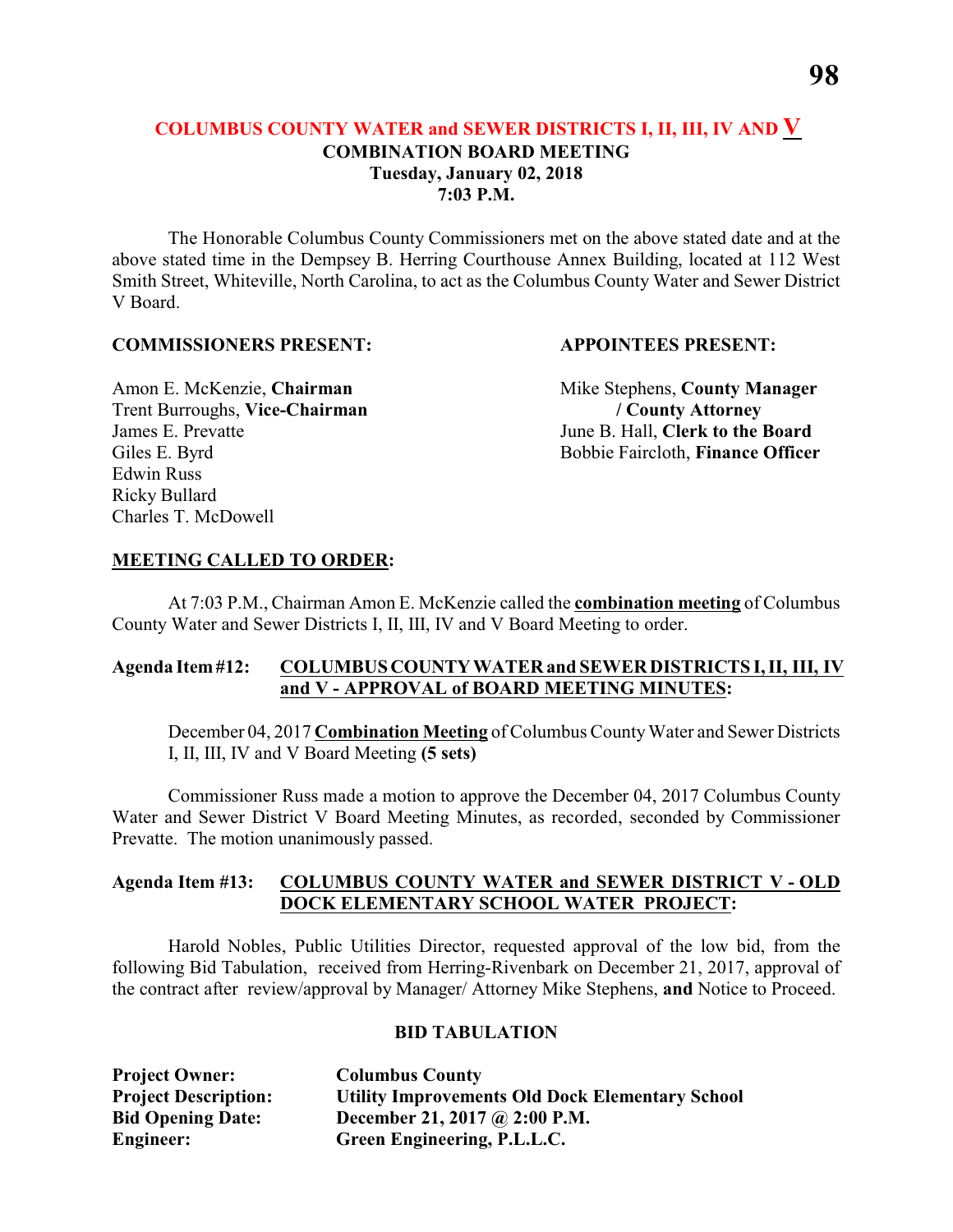| <b>BIDDER</b>                            | <b>TOTAL COST</b> |
|------------------------------------------|-------------------|
| Herring-Rivenbark                        | \$949,979.00      |
| Temple-Grading & Construction            | \$951,255.00      |
| T & H Construction                       | \$1,086,956.87    |
| Ralph Hodge Construction                 | \$1,194,210.00    |
| Columbus Utilities, Inc. (Other Bidders) | \$1,051,375.00    |

I, E. Leo Green, Jr., P.E., hereby certify that this bid tabulation is a true and correct representation of the bids received for this project according to the best of my knowledge and belief.

/s/ E. LEO GREEN, JR. P.E. (Seal) NC Firm License No. P-0115

Commissioner McDowell made a motion to approve the low bid from Herring-Rivenbark at the cost of nine hundred forty-nine thousand, nine hundred seventy-nine and 00/100 (\$949,979.00) dollars for the Old Dock Elementary School Water Project, the contract once reviewed/approved by County Manager/Attorney Mike Stephens, and the Notice to Proceed once the contract is approved, seconded byCommissioner Bullard. The motion unanimously passed. The contract and Notice to Proceed were not available for inclusion in the Board Packet or the minutes.

#### **Agenda Item #14: COLUMBUS COUNTY WATER and SEWER DISTRICT V - OLD DOCK ELEMENTARY SCHOOL WATER PROJECT:**

Harold Nobles, Public Utilities Director, requested approval of the Well Site Option Agreement by and between F.&E. Family Investments, LLC and Columbus County Water and Sewer District V, for the Old Dock Elementary School Water Project.

Commissioner McDowell made a motion to approve the Well Site Option Agreement by and between F.&E. Family Investments, LLC and Columbus County Water and Sewer District V, for the Old Dock Elementary School Water Project, for 1.21 acres, plus or minus, at the cost of fifteen thousand and 00/100 (\$15,000.00) dollars, with a sum of five hundred and 00/100 (\$500.00) dollars to be paid to the seller once the option is approved, seconded by Commissioner Byrd. The motion unanimously passed. This document will be marked as Exhibit "A", and kept on file in Minute Book Number 6, in the Office of the Clerk to the Board, for review.

### **Agenda Item #15: COLUMBUS COUNTY WATER AND SEWER DISTRICT V - OLD DOCK ELEMENTARY SCHOOL WATER PROJECT:**

Harold Nobles, Public Utilities Director, requested approval of the low proposal for the test well for the Old Dock Water Project, from the following Bid Tabulation.

#### **BID TABULATION**

**Project Owner: Columbus County Bid Opening Date: December 28, 2017**

**Project Description: Old Dock Elementary School Test Well**